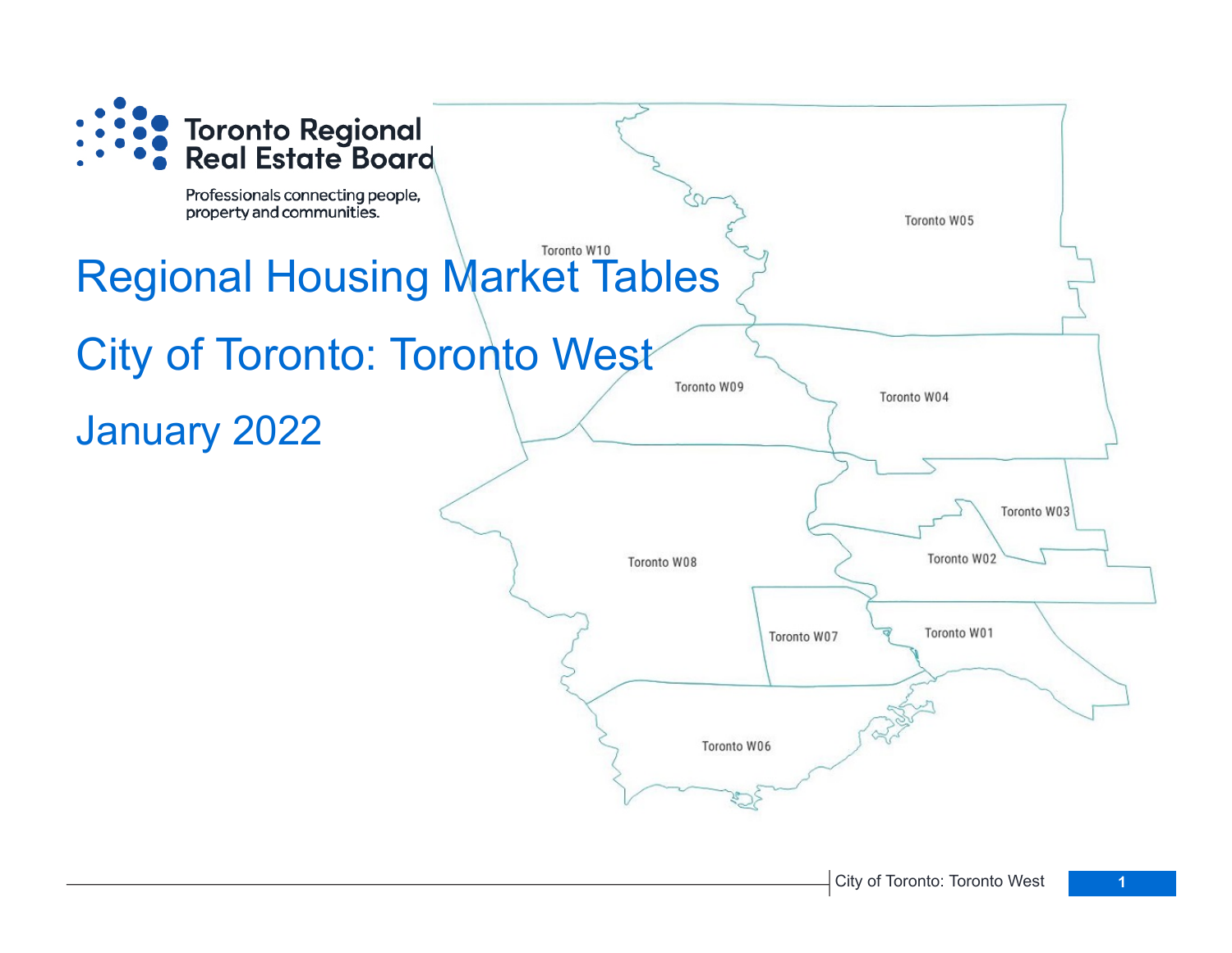# January 2022

|                         | Sales | <b>Dollar Amount</b> | <b>Average Price</b>     | <b>Median Price</b>      | <b>New Listings</b> | <b>Active Listings</b> | Avg. SP/LP | Avg. DOM        |
|-------------------------|-------|----------------------|--------------------------|--------------------------|---------------------|------------------------|------------|-----------------|
| <b>All Home Types</b>   | 516   | \$529,245,027        | \$1,025,669              | \$877,500                | 729                 | 432                    | 109%       | 18              |
| <b>Detached</b>         | 147   | \$230,269,620        | \$1,566,460              | \$1,450,000              | 200                 | 101                    | 111%       | 15              |
| <b>Semi-Detached</b>    | 43    | \$58,595,499         | \$1,362,686              | \$1,270,000              | 68                  | 37                     | 113%       | 10 <sup>1</sup> |
| <b>Condo Townhouse</b>  | 53    | \$44,247,301         | \$834,855                | \$820,000                | 76                  | 47                     | 110%       | 15              |
| <b>Condo Apt</b>        | 256   | \$174,439,617        | \$681,405                | \$649.944                | 358                 | 229                    | 106%       | 21              |
| Link                    |       |                      | $\sim$                   |                          | $\Omega$            |                        |            |                 |
| <b>Att/Row/Twnhouse</b> | 16    | \$21,327,990         | \$1,332,999              | \$1,383,000              | 25                  | 11                     | 109%       | 14              |
| Co-Op Apt               |       | \$365,000            | \$365,000                | \$365,000                | 0                   | 5                      | 92%        |                 |
| <b>Det Condo</b>        |       |                      |                          |                          | $\Omega$            | $\Omega$               |            |                 |
| <b>Co-Ownership Apt</b> |       | $\sim$               | $\overline{\phantom{a}}$ | $\overline{\phantom{a}}$ |                     |                        |            |                 |

# City of Toronto, Toronto West **YEAR-TO-DATE** 2022

|                         | <b>Sales</b>   | <b>Dollar Amount</b> | <b>Average Price</b>     | <b>Median Price</b> | <b>New Listings</b> | Avg. SP/LP | Avg. DOM |
|-------------------------|----------------|----------------------|--------------------------|---------------------|---------------------|------------|----------|
| <b>All Home Types</b>   | 516            | \$529,245,027        | \$1,025,669              | \$877,500           | 729                 | 109%       | 18       |
| <b>Detached</b>         | 147            | \$230,269,620        | \$1,566,460              | \$1,450,000         | 200                 | 111%       | 15       |
| <b>Semi-Detached</b>    | 43             | \$58,595,499         | \$1,362,686              | \$1,270,000         | 68                  | 113%       | 10       |
| <b>Condo Townhouse</b>  | 53             | \$44,247,301         | \$834,855                | \$820,000           | 76                  | 110%       | 15       |
| <b>Condo Apt</b>        | 256            | \$174,439,617        | \$681,405                | \$649,944           | 358                 | 106%       | 21       |
| Link                    | 0              |                      |                          |                     |                     |            |          |
| <b>Att/Row/Twnhouse</b> | 16             | \$21,327,990         | \$1,332,999              | \$1,383,000         | 25                  | 109%       | 14       |
| Co-Op Apt               |                | \$365,000            | \$365,000                | \$365,000           |                     | 92%        |          |
| <b>Det Condo</b>        | $\overline{0}$ |                      |                          |                     |                     |            |          |
| <b>Co-Ownership Apt</b> |                |                      | $\overline{\phantom{a}}$ |                     |                     |            |          |

# **NOTES**

1- Sales, dollar volume, average sale prices and median sale prices are based on firm transactions entered into the TRREB MLS® System between the first and last day of the month/period being reported.

2- New listings entered into the TRREB MLS® System between the first and last day of the month/period being reported.

3- Active listings at the end of the last day of the month/period being reported.

4- Ratio of the average selling price to the average listing price for firm transactions entered into the TRREB MLS® System between the first and last day of the month/period being reported.

5- Average number of days on the market for firm transactions entered into the TRREB MLS® System between the first and last day of the month/period being reported.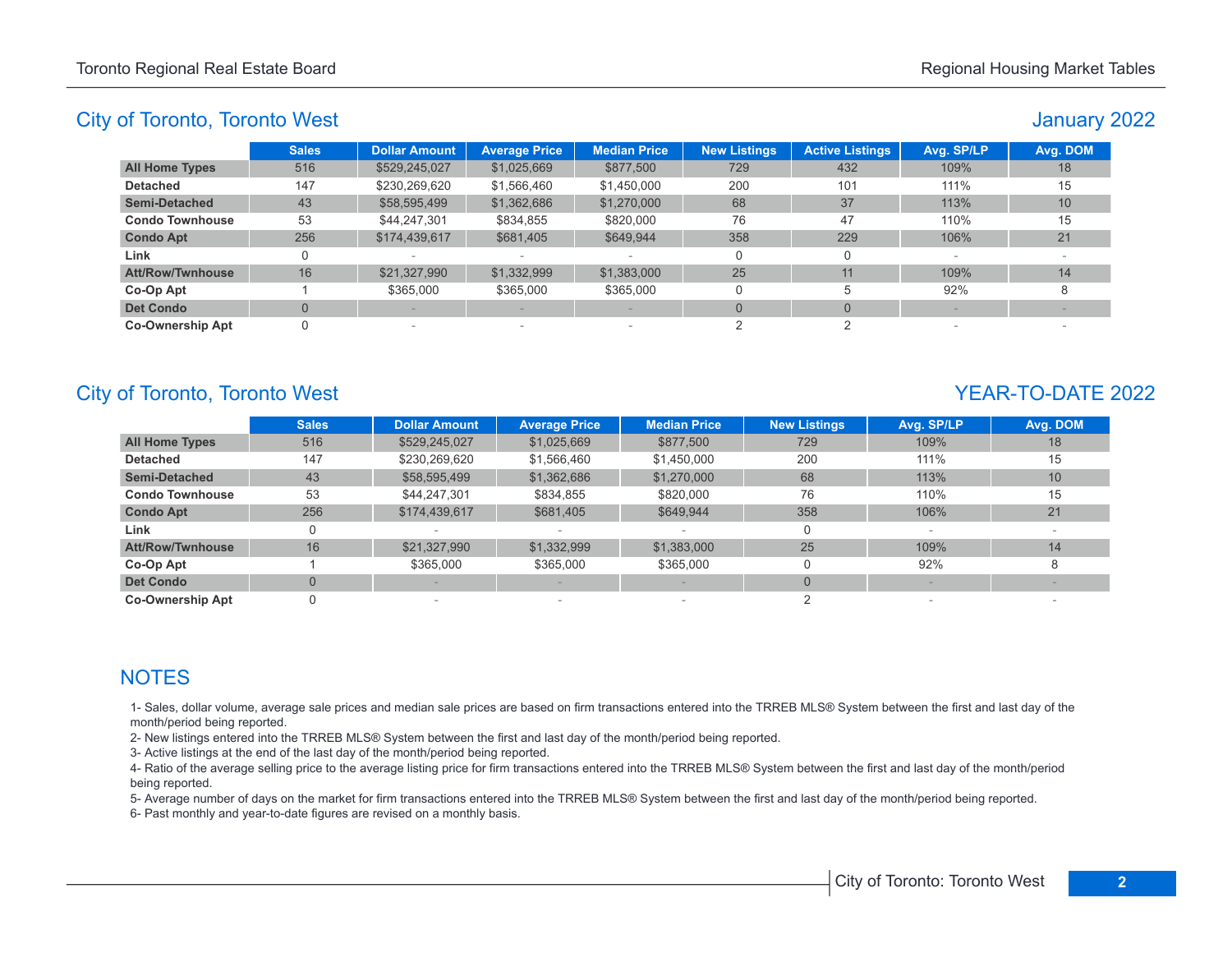### January 2022

|                         | <b>Sales</b> | <b>Dollar Amount</b> | <b>Average Price</b>     | <b>Median Price</b>      | <b>New Listings</b> | <b>Active Listings</b> | Avg. SP/LP               | Avg. DOM |
|-------------------------|--------------|----------------------|--------------------------|--------------------------|---------------------|------------------------|--------------------------|----------|
| <b>All Home Types</b>   | 28           | \$34,823,455         | \$1,243,695              | \$968,370                | 53                  | 39                     | 110%                     | 15       |
| <b>Detached</b>         |              | \$12,814,715         | \$2,135,786              | \$2,007,358              |                     |                        | 112%                     | 28       |
| <b>Semi-Detached</b>    |              | \$7,289,000          | \$1,822,250              | \$1,787,000              | 8                   |                        | 111%                     | 12       |
| <b>Condo Townhouse</b>  |              |                      |                          |                          |                     | Δ                      |                          |          |
| <b>Condo Apt</b>        | 18           | \$14,719,740         | \$817,763                | \$780,000                | 29                  | 21                     | 107%                     | 11       |
| Link                    |              | $\,$                 | $\overline{\phantom{a}}$ | $\qquad \qquad$          |                     | 0                      | $\overline{\phantom{a}}$ |          |
| <b>Att/Row/Twnhouse</b> |              |                      |                          |                          |                     |                        |                          |          |
| Co-Op Apt               |              | $\,$                 | $\overline{\phantom{a}}$ | $\overline{\phantom{a}}$ |                     |                        |                          |          |
| <b>Det Condo</b>        |              |                      |                          |                          |                     | $\Omega$               |                          |          |
| <b>Co-Ownership Apt</b> |              | $\sim$               | $\overline{\phantom{a}}$ | $\qquad \qquad$          |                     |                        |                          |          |

# City of Toronto, Toronto W01 YEAR-TO-DATE 2022

|                         | <b>Sales</b> | <b>Dollar Amount</b> | <b>Average Price</b>     | <b>Median Price</b>      | <b>New Listings</b> | Avg. SP/LP | Avg. DOM |
|-------------------------|--------------|----------------------|--------------------------|--------------------------|---------------------|------------|----------|
| <b>All Home Types</b>   | 28           | \$34,823,455         | \$1,243,695              | \$968,370                | 53                  | 110%       | 15       |
| <b>Detached</b>         | 6            | \$12,814,715         | \$2,135,786              | \$2,007,358              | 8                   | 112%       | 28       |
| <b>Semi-Detached</b>    |              | \$7,289,000          | \$1,822,250              | \$1,787,000              | 8                   | 111%       | 12       |
| <b>Condo Townhouse</b>  |              |                      |                          |                          |                     |            |          |
| <b>Condo Apt</b>        | 18           | \$14,719,740         | \$817,763                | \$780,000                | 29                  | 107%       | 11       |
| Link                    |              |                      |                          |                          |                     |            |          |
| <b>Att/Row/Twnhouse</b> | $\Omega$     |                      |                          |                          |                     |            |          |
| Co-Op Apt               |              |                      | $\sim$                   |                          | 0                   |            |          |
| <b>Det Condo</b>        | $\Omega$     |                      |                          | $\overline{\phantom{a}}$ | $\Omega$            |            |          |
| <b>Co-Ownership Apt</b> |              |                      | $\overline{\phantom{a}}$ |                          |                     |            |          |

# **NOTES**

1- Sales, dollar volume, average sale prices and median sale prices are based on firm transactions entered into the TRREB MLS® System between the first and last day of the month/period being reported.

2- New listings entered into the TRREB MLS® System between the first and last day of the month/period being reported.

3- Active listings at the end of the last day of the month/period being reported.

4- Ratio of the average selling price to the average listing price for firm transactions entered into the TRREB MLS® System between the first and last day of the month/period being reported.

5- Average number of days on the market for firm transactions entered into the TRREB MLS® System between the first and last day of the month/period being reported.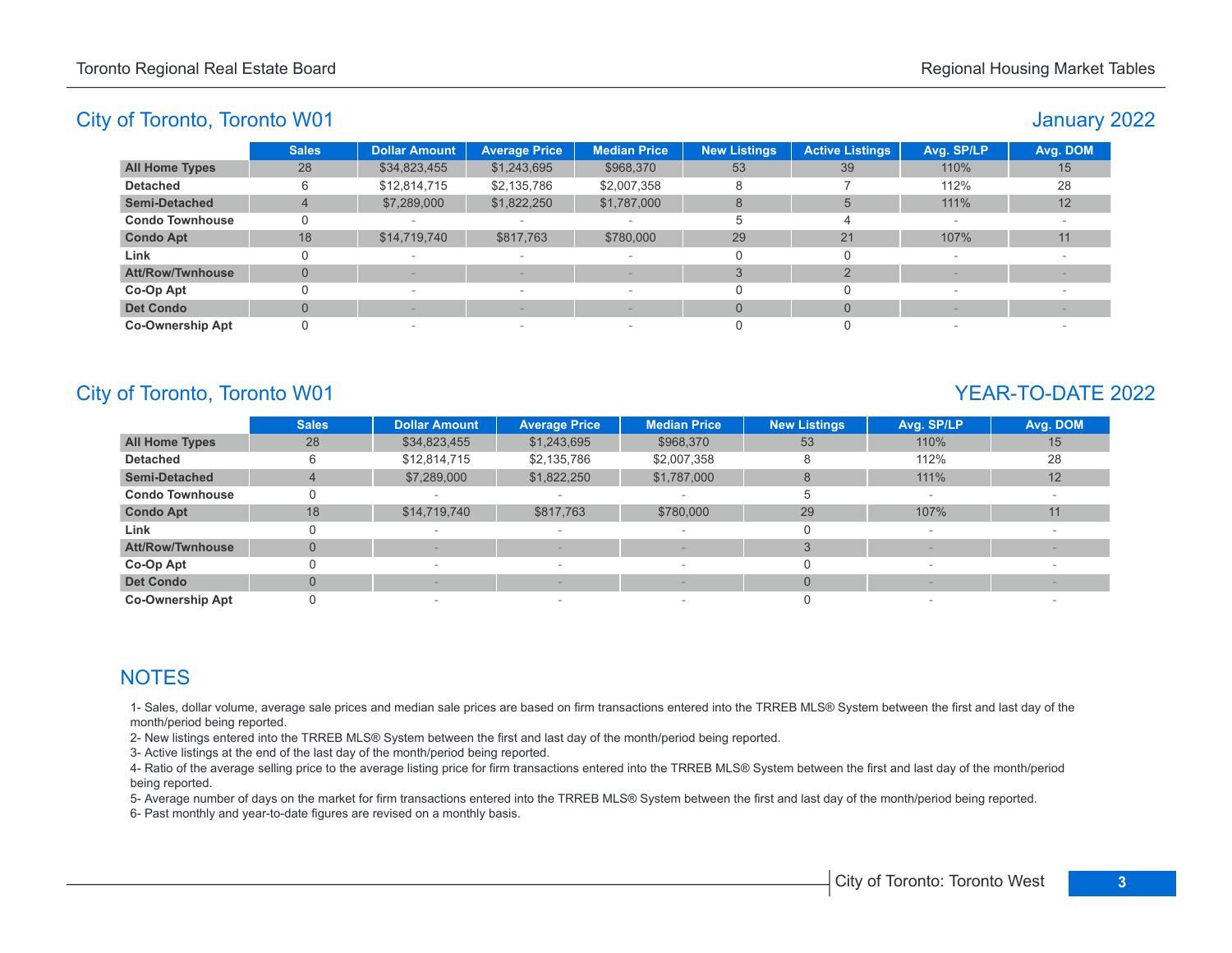### January 2022

|                         | <b>Sales</b>    | <b>Dollar Amount</b>     | <b>Average Price</b> | <b>Median Price</b>      | <b>New Listings</b> | <b>Active Listings</b> | Avg. SP/LP               | Avg. DOM |
|-------------------------|-----------------|--------------------------|----------------------|--------------------------|---------------------|------------------------|--------------------------|----------|
| <b>All Home Types</b>   | 49              | \$60,836,287             | \$1,241,557          | \$1,185,000              | 70                  | 32                     | 111%                     | 12       |
| <b>Detached</b>         | 11              | \$19,707,788             | \$1,791,617          | \$1,796,000              | 11                  |                        | 113%                     | 11       |
| <b>Semi-Detached</b>    | 10 <sup>°</sup> | \$15,249,999             | \$1,525,000          | \$1,442,500              | 11                  | $\overline{a}$         | 113%                     | 15       |
| <b>Condo Townhouse</b>  | 6               | \$6,610,000              | \$1,101,667          | \$1,083,500              | 11                  |                        | 109%                     |          |
| <b>Condo Apt</b>        | 17              | \$12,302,500             | \$723,676            | \$700,000                | 29                  | 15                     | 106%                     | 14       |
| Link                    |                 |                          | $\sim$               |                          |                     | O                      | $\overline{\phantom{a}}$ |          |
| <b>Att/Row/Twnhouse</b> |                 | \$6,966,000              | \$1,393,200          | \$1,371,000              | 8                   | $\Delta$               | 114%                     | 10       |
| Co-Op Apt               |                 |                          |                      | $\overline{\phantom{0}}$ |                     |                        |                          |          |
| <b>Det Condo</b>        |                 |                          |                      |                          | $\Omega$            | $\Omega$               |                          |          |
| <b>Co-Ownership Apt</b> |                 | $\overline{\phantom{a}}$ | $\sim$               | $\sim$                   |                     |                        |                          |          |

# City of Toronto, Toronto W02 YEAR-TO-DATE 2022

|                         | <b>Sales</b> | <b>Dollar Amount</b> | <b>Average Price</b>            | <b>Median Price</b> | <b>New Listings</b> | Avg. SP/LP | Avg. DOM |
|-------------------------|--------------|----------------------|---------------------------------|---------------------|---------------------|------------|----------|
| <b>All Home Types</b>   | 49           | \$60,836,287         | \$1,241,557                     | \$1,185,000         | 70                  | 111%       | 12       |
| <b>Detached</b>         | 11           | \$19,707,788         | \$1,791,617                     | \$1,796,000         | 11                  | 113%       | 11       |
| <b>Semi-Detached</b>    | 10           | \$15,249,999         | \$1,525,000                     | \$1,442,500         | 11                  | 113%       | 15       |
| <b>Condo Townhouse</b>  | 6            | \$6,610,000          | \$1,101,667                     | \$1,083,500         | 11                  | 109%       |          |
| <b>Condo Apt</b>        | 17           | \$12,302,500         | \$723,676                       | \$700,000           | 29                  | 106%       | 14       |
| Link                    |              |                      |                                 |                     |                     |            |          |
| <b>Att/Row/Twnhouse</b> | 5            | \$6,966,000          | \$1,393,200                     | \$1,371,000         | 8                   | 114%       | 10       |
| Co-Op Apt               |              |                      |                                 |                     |                     |            |          |
| <b>Det Condo</b>        | $\Omega$     |                      |                                 |                     | $\Omega$            |            |          |
| <b>Co-Ownership Apt</b> |              |                      | $\hspace{0.1mm}-\hspace{0.1mm}$ |                     |                     |            |          |

# **NOTES**

1- Sales, dollar volume, average sale prices and median sale prices are based on firm transactions entered into the TRREB MLS® System between the first and last day of the month/period being reported.

2- New listings entered into the TRREB MLS® System between the first and last day of the month/period being reported.

3- Active listings at the end of the last day of the month/period being reported.

4- Ratio of the average selling price to the average listing price for firm transactions entered into the TRREB MLS® System between the first and last day of the month/period being reported.

5- Average number of days on the market for firm transactions entered into the TRREB MLS® System between the first and last day of the month/period being reported.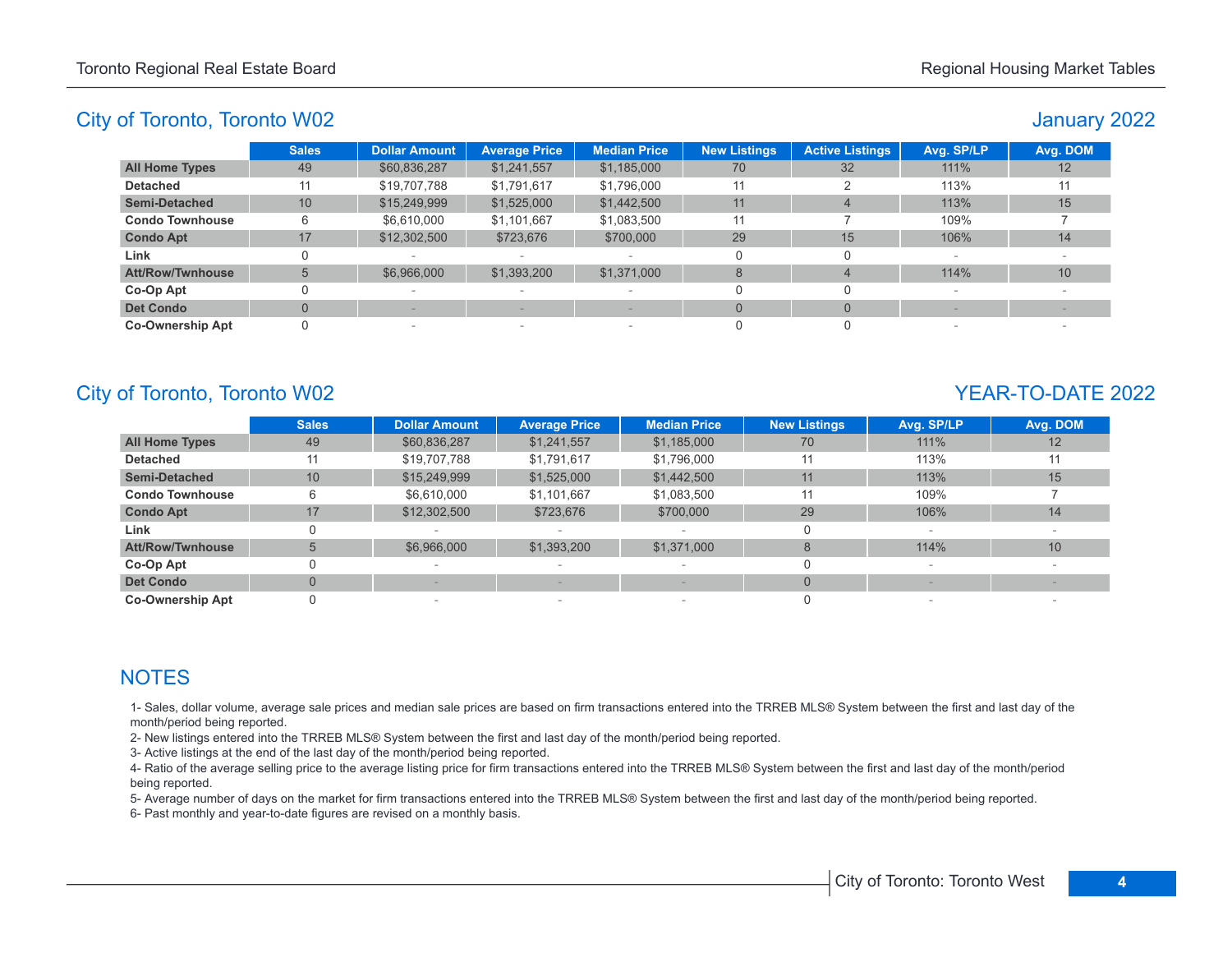# January 2022

|                         | <b>Sales</b> | <b>Dollar Amount</b>     | <b>Average Price</b>     | <b>Median Price</b>      | <b>New Listings</b> | <b>Active Listings</b> | Avg. SP/LP | Avg. DOM |
|-------------------------|--------------|--------------------------|--------------------------|--------------------------|---------------------|------------------------|------------|----------|
| <b>All Home Types</b>   | 29           | \$31,389,800             | \$1,082,407              | \$1,160,000              | 55                  | 31                     | 112%       | 14       |
| <b>Detached</b>         | 17           | \$19,976,800             | \$1,175,106              | \$1,170,000              | 23                  | 11                     | 116%       | 13       |
| <b>Semi-Detached</b>    | 6            | \$7,683,000              | \$1,280,500              | \$1,282,500              | 19                  | 14                     | 106%       |          |
| <b>Condo Townhouse</b>  |              |                          |                          | $\overline{\phantom{a}}$ |                     |                        |            |          |
| <b>Condo Apt</b>        | 5            | \$3,054,000              | \$610,800                | \$577,000                | 10                  | 6                      | 105%       | 26       |
| Link                    |              | $\overline{\phantom{0}}$ |                          | $\overline{\phantom{a}}$ |                     |                        |            |          |
| <b>Att/Row/Twnhouse</b> |              | \$676,000                | \$676,000                | \$676,000                |                     |                        | 97%        | 18       |
| Co-Op Apt               |              |                          | $\overline{\phantom{a}}$ | $\overline{\phantom{a}}$ |                     |                        |            |          |
| <b>Det Condo</b>        |              |                          |                          |                          | $\Omega$            |                        |            |          |
| <b>Co-Ownership Apt</b> |              | -                        | $\sim$                   | $\overline{\phantom{a}}$ |                     |                        |            |          |

# City of Toronto, Toronto W03 YEAR-TO-DATE 2022

|                         | <b>Sales</b> | <b>Dollar Amount</b> | <b>Average Price</b>     | <b>Median Price</b>      | <b>New Listings</b> | Avg. SP/LP | Avg. DOM |
|-------------------------|--------------|----------------------|--------------------------|--------------------------|---------------------|------------|----------|
| <b>All Home Types</b>   | 29           | \$31,389,800         | \$1,082,407              | \$1,160,000              | 55                  | 112%       | 14       |
| <b>Detached</b>         | 17           | \$19,976,800         | \$1,175,106              | \$1,170,000              | 23                  | 116%       | 13       |
| <b>Semi-Detached</b>    | 6            | \$7,683,000          | \$1,280,500              | \$1,282,500              | 19                  | 106%       |          |
| <b>Condo Townhouse</b>  |              |                      |                          |                          |                     |            |          |
| <b>Condo Apt</b>        |              | \$3,054,000          | \$610,800                | \$577,000                | 10                  | 105%       | 26       |
| Link                    |              |                      |                          |                          |                     |            |          |
| <b>Att/Row/Twnhouse</b> |              | \$676,000            | \$676,000                | \$676,000                |                     | 97%        | 18       |
| Co-Op Apt               |              |                      |                          |                          | 0                   |            |          |
| <b>Det Condo</b>        | $\Omega$     |                      |                          | $\overline{\phantom{a}}$ | $\Omega$            |            |          |
| <b>Co-Ownership Apt</b> |              |                      | $\overline{\phantom{a}}$ |                          |                     |            |          |

# **NOTES**

1- Sales, dollar volume, average sale prices and median sale prices are based on firm transactions entered into the TRREB MLS® System between the first and last day of the month/period being reported.

2- New listings entered into the TRREB MLS® System between the first and last day of the month/period being reported.

3- Active listings at the end of the last day of the month/period being reported.

4- Ratio of the average selling price to the average listing price for firm transactions entered into the TRREB MLS® System between the first and last day of the month/period being reported.

5- Average number of days on the market for firm transactions entered into the TRREB MLS® System between the first and last day of the month/period being reported.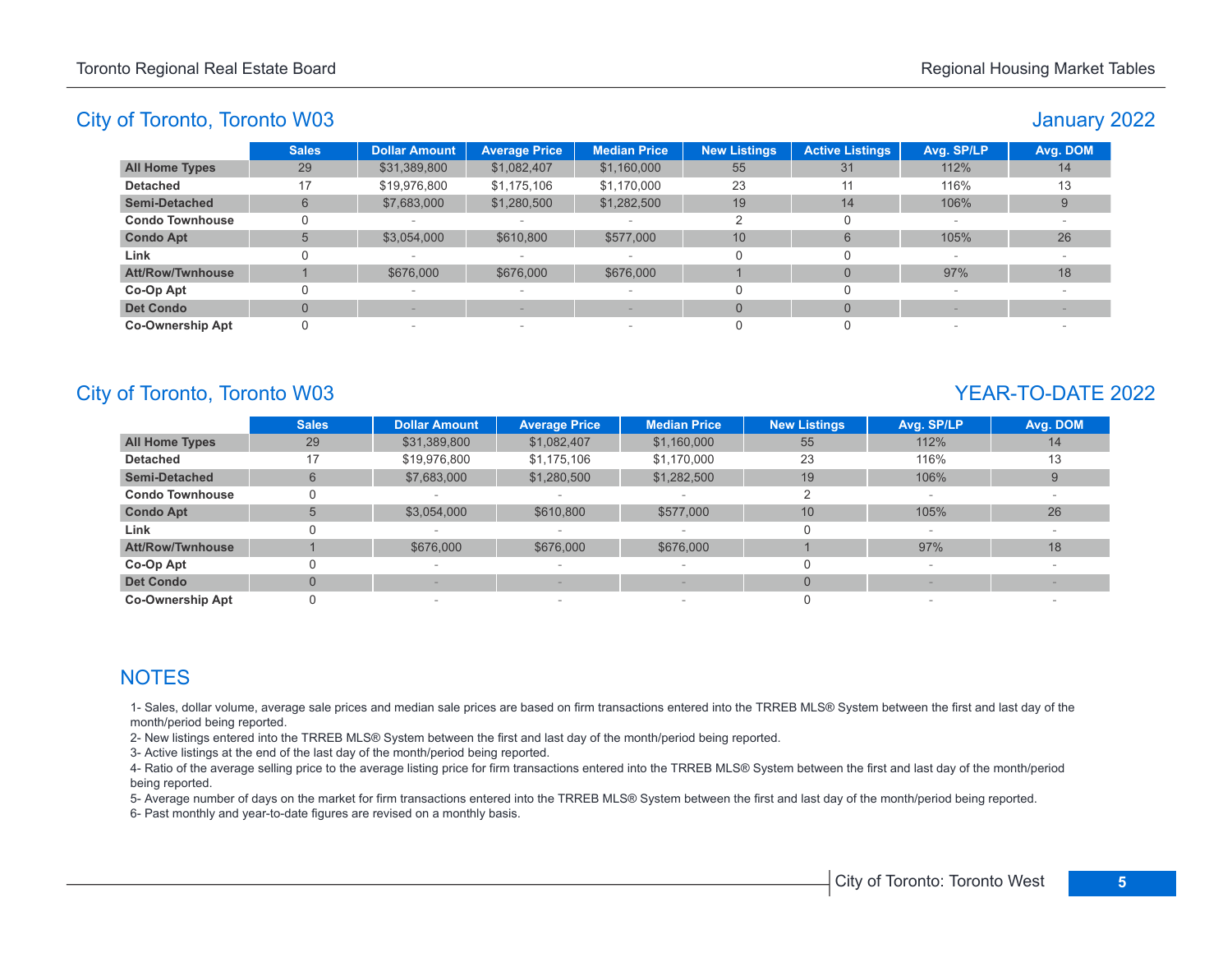# January 2022

|                         | <b>Sales</b> | <b>Dollar Amount</b>     | <b>Average Price</b>     | <b>Median Price</b>             | <b>New Listings</b> | <b>Active Listings</b> | Avg. SP/LP | Avg. DOM |
|-------------------------|--------------|--------------------------|--------------------------|---------------------------------|---------------------|------------------------|------------|----------|
| <b>All Home Types</b>   | 58           | \$50,874,797             | \$877,152                | \$693,000                       | 61                  | 33                     | 107%       | 25       |
| <b>Detached</b>         | 18           | \$25,627,100             | \$1,423,728              | \$1,385,000                     | 22                  | 16                     | 105%       | 28       |
| <b>Semi-Detached</b>    |              | \$2,418,000              | \$1,209,000              | \$1,209,000                     |                     | $\Omega$               | 122%       |          |
| <b>Condo Townhouse</b>  |              | \$3,919,000              | \$783.800                | \$810,000                       |                     | 6                      | 114%       | 24       |
| <b>Condo Apt</b>        | 33           | \$18,910,697             | \$573,051                | \$552,500                       | 27                  | 10                     | 107%       | 26       |
| Link                    |              | $\overline{\phantom{a}}$ | $\overline{\phantom{a}}$ |                                 |                     |                        |            |          |
| <b>Att/Row/Twnhouse</b> | $\Omega$     |                          |                          |                                 |                     |                        |            |          |
| Co-Op Apt               |              | $\,$                     | $\overline{\phantom{a}}$ | $\hspace{0.1mm}-\hspace{0.1mm}$ |                     |                        |            |          |
| <b>Det Condo</b>        |              |                          |                          |                                 |                     | $\Omega$               |            |          |
| <b>Co-Ownership Apt</b> |              | $\sim$                   |                          | $\overline{\phantom{a}}$        |                     |                        |            |          |

# City of Toronto, Toronto W04 YEAR-TO-DATE 2022

|                         | <b>Sales</b> | <b>Dollar Amount</b> | <b>Average Price</b>     | <b>Median Price</b>      | <b>New Listings</b> | Avg. SP/LP | Avg. DOM |
|-------------------------|--------------|----------------------|--------------------------|--------------------------|---------------------|------------|----------|
| <b>All Home Types</b>   | 58           | \$50,874,797         | \$877,152                | \$693,000                | 61                  | 107%       | 25       |
| <b>Detached</b>         | 18           | \$25,627,100         | \$1,423,728              | \$1,385,000              | 22                  | 105%       | 28       |
| <b>Semi-Detached</b>    |              | \$2,418,000          | \$1,209,000              | \$1,209,000              |                     | 122%       |          |
| <b>Condo Townhouse</b>  | 5            | \$3,919,000          | \$783,800                | \$810,000                | 9                   | 114%       | 24       |
| <b>Condo Apt</b>        | 33           | \$18,910,697         | \$573,051                | \$552,500                | 27                  | 107%       | 26       |
| Link                    |              |                      |                          |                          |                     |            |          |
| <b>Att/Row/Twnhouse</b> | $\Omega$     |                      |                          | $\sim$                   |                     |            |          |
| Co-Op Apt               |              |                      | $\overline{\phantom{a}}$ | $\overline{\phantom{a}}$ |                     |            |          |
| <b>Det Condo</b>        | $\Omega$     |                      |                          | $\qquad \qquad$          |                     |            |          |
| <b>Co-Ownership Apt</b> |              |                      | $\overline{\phantom{a}}$ |                          |                     |            |          |

# **NOTES**

1- Sales, dollar volume, average sale prices and median sale prices are based on firm transactions entered into the TRREB MLS® System between the first and last day of the month/period being reported.

2- New listings entered into the TRREB MLS® System between the first and last day of the month/period being reported.

3- Active listings at the end of the last day of the month/period being reported.

4- Ratio of the average selling price to the average listing price for firm transactions entered into the TRREB MLS® System between the first and last day of the month/period being reported.

5- Average number of days on the market for firm transactions entered into the TRREB MLS® System between the first and last day of the month/period being reported.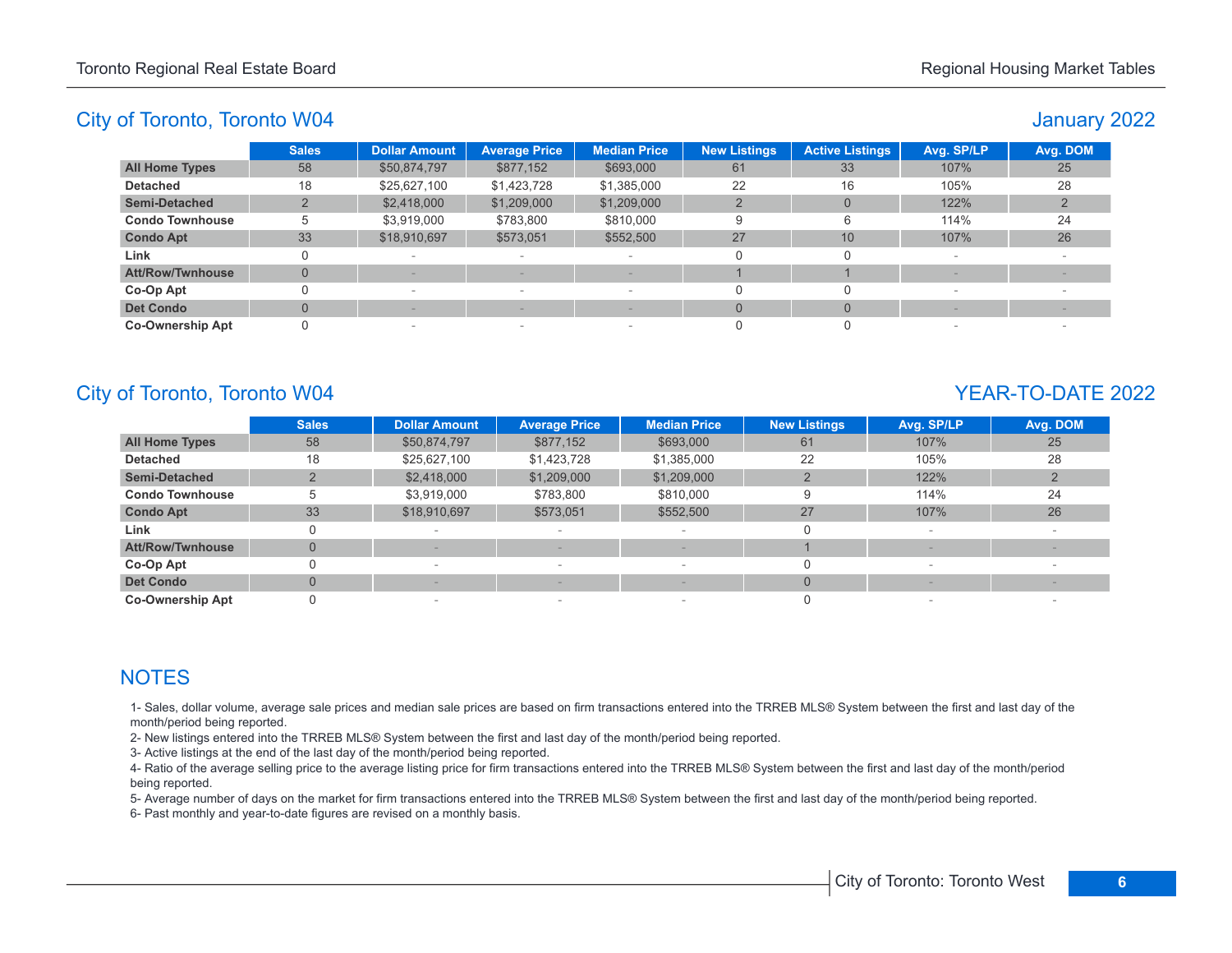# January 2022

|                         | <b>Sales</b> | <b>Dollar Amount</b>     | <b>Average Price</b> | <b>Median Price</b>      | <b>New Listings</b> | <b>Active Listings</b> | Avg. SP/LP | Avg. DOM |
|-------------------------|--------------|--------------------------|----------------------|--------------------------|---------------------|------------------------|------------|----------|
| <b>All Home Types</b>   | 70           | \$62,767,040             | \$896,672            | \$755,000                | 107                 | 68                     | 109%       | 19       |
| <b>Detached</b>         | 16           | \$21,008,100             | \$1,313,006          | \$1,312,500              | 23                  | 13                     | 110%       | 10       |
| <b>Semi-Detached</b>    | 11           | \$13,168,000             | \$1,197,091          | \$1,152,000              | 16                  | 9                      | 111%       |          |
| <b>Condo Townhouse</b>  | 15           | \$10,569,300             | \$704,620            | \$730,300                | 15                  |                        | 110%       | 19       |
| <b>Condo Apt</b>        | 25           | \$14,341,650             | \$573,666            | \$619,900                | 48                  | 38                     | 107%       | 27       |
| Link                    |              |                          |                      | $\sim$                   |                     | O                      | $\sim$     |          |
| <b>Att/Row/Twnhouse</b> |              | \$3,679,990              | \$1,226,663          | \$1,300,000              | 5                   |                        | 99%        | 39       |
| Co-Op Apt               |              | $\sim$                   |                      | $\overline{\phantom{a}}$ |                     |                        |            |          |
| <b>Det Condo</b>        |              |                          |                      |                          | $\Omega$            | $\Omega$               |            |          |
| <b>Co-Ownership Apt</b> |              | $\overline{\phantom{a}}$ | $\sim$               | $\overline{\phantom{a}}$ |                     |                        | $\sim$     |          |

# City of Toronto, Toronto W05 YEAR-TO-DATE 2022

|                         | <b>Sales</b>   | <b>Dollar Amount</b> | <b>Average Price</b>     | <b>Median Price</b> | <b>New Listings</b> | Avg. SP/LP | Avg. DOM |
|-------------------------|----------------|----------------------|--------------------------|---------------------|---------------------|------------|----------|
| <b>All Home Types</b>   | 70             | \$62,767,040         | \$896,672                | \$755,000           | 107                 | 109%       | 19       |
| <b>Detached</b>         | 16             | \$21,008,100         | \$1,313,006              | \$1,312,500         | 23                  | 110%       | 10       |
| <b>Semi-Detached</b>    | 11             | \$13,168,000         | \$1,197,091              | \$1,152,000         | 16                  | 111%       | 8        |
| <b>Condo Townhouse</b>  | 15             | \$10,569,300         | \$704,620                | \$730.300           | 15                  | 110%       | 19       |
| <b>Condo Apt</b>        | 25             | \$14,341,650         | \$573,666                | \$619,900           | 48                  | 107%       | 27       |
| Link                    | 0              |                      |                          |                     |                     |            |          |
| <b>Att/Row/Twnhouse</b> | 3              | \$3,679,990          | \$1,226,663              | \$1,300,000         |                     | 99%        | 39       |
| Co-Op Apt               |                |                      |                          |                     |                     |            |          |
| <b>Det Condo</b>        | $\overline{0}$ |                      |                          |                     | $\Omega$            |            |          |
| <b>Co-Ownership Apt</b> |                |                      | $\overline{\phantom{0}}$ |                     |                     |            |          |

# **NOTES**

1- Sales, dollar volume, average sale prices and median sale prices are based on firm transactions entered into the TRREB MLS® System between the first and last day of the month/period being reported.

2- New listings entered into the TRREB MLS® System between the first and last day of the month/period being reported.

3- Active listings at the end of the last day of the month/period being reported.

4- Ratio of the average selling price to the average listing price for firm transactions entered into the TRREB MLS® System between the first and last day of the month/period being reported.

5- Average number of days on the market for firm transactions entered into the TRREB MLS® System between the first and last day of the month/period being reported.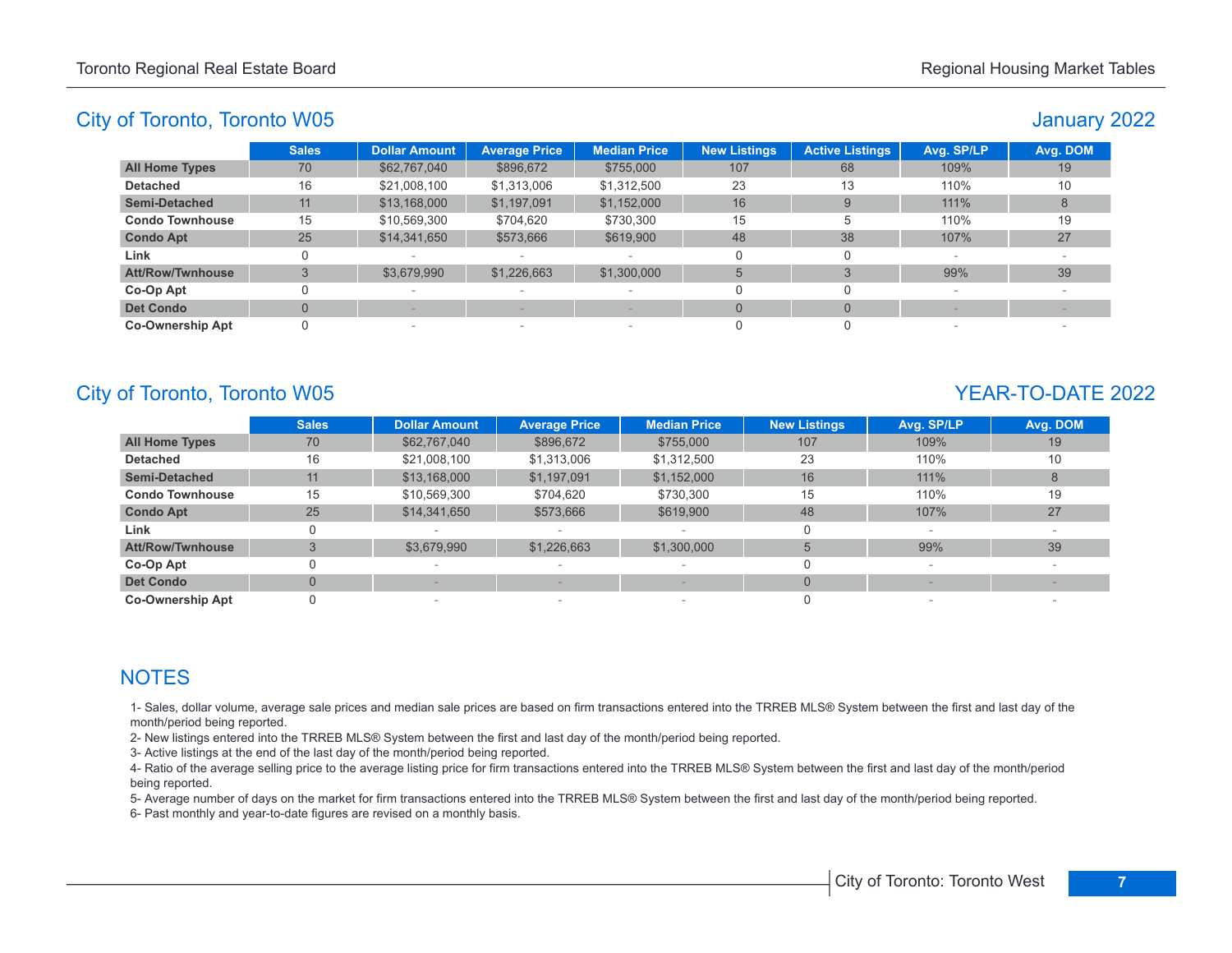# January 2022

|                         | <b>Sales</b> | <b>Dollar Amount</b> | <b>Average Price</b>     | <b>Median Price</b>      | <b>New Listings</b> | <b>Active Listings</b> | Avg. SP/LP | Avg. DOM |
|-------------------------|--------------|----------------------|--------------------------|--------------------------|---------------------|------------------------|------------|----------|
| <b>All Home Types</b>   | 90           | \$92,787,380         | \$1,030,971              | \$940,001                | 140                 | 116                    | 105%       | 20       |
| <b>Detached</b>         | 18           | \$30,032,480         | \$1,668,471              | \$1,535,000              | 25                  | 11                     | 110%       | 13       |
| <b>Semi-Detached</b>    |              | \$2,120,000          | \$1,060,000              | \$1,060,000              |                     |                        | 129%       |          |
| <b>Condo Townhouse</b>  |              | \$6.794.111          | \$970.587                | \$957,500                | 13                  | 13                     | 109%       |          |
| <b>Condo Apt</b>        | 59           | \$49,284,789         | \$835,335                | \$740,000                | 95                  | 86                     | 101%       | 25       |
| Link                    |              |                      | $\overline{\phantom{a}}$ |                          | O                   |                        |            |          |
| <b>Att/Row/Twnhouse</b> |              | \$4,191,000          | \$1,397,000              | \$1,386,000              | 3                   | $\Omega$               | 110%       | 6        |
| Co-Op Apt               |              | \$365,000            | \$365,000                | \$365,000                | 0                   |                        | 92%        |          |
| <b>Det Condo</b>        |              |                      |                          |                          | $\Omega$            | $\Omega$               |            |          |
| <b>Co-Ownership Apt</b> |              |                      | $\overline{\phantom{a}}$ | $\overline{\phantom{a}}$ |                     |                        |            |          |

# City of Toronto, Toronto W06 YEAR-TO-DATE 2022

|                         | <b>Sales</b> | <b>Dollar Amount</b> | <b>Average Price</b> | <b>Median Price</b> | <b>New Listings</b> | Avg. SP/LP | Avg. DOM |
|-------------------------|--------------|----------------------|----------------------|---------------------|---------------------|------------|----------|
| <b>All Home Types</b>   | 90           | \$92,787,380         | \$1,030,971          | \$940,001           | 140                 | 105%       | 20       |
| <b>Detached</b>         | 18           | \$30,032,480         | \$1,668,471          | \$1,535,000         | 25                  | 110%       | 13       |
| <b>Semi-Detached</b>    |              | \$2,120,000          | \$1,060,000          | \$1,060,000         |                     | 129%       |          |
| <b>Condo Townhouse</b>  |              | \$6,794,111          | \$970,587            | \$957.500           | 13                  | 109%       | 11       |
| <b>Condo Apt</b>        | 59           | \$49,284,789         | \$835,335            | \$740,000           | 95                  | 101%       | 25       |
| Link                    |              |                      |                      |                     |                     |            |          |
| <b>Att/Row/Twnhouse</b> | 3            | \$4,191,000          | \$1,397,000          | \$1,386,000         |                     | 110%       | 6        |
| Co-Op Apt               |              | \$365,000            | \$365,000            | \$365,000           |                     | 92%        |          |
| <b>Det Condo</b>        | $\mathbf{0}$ |                      |                      | $\qquad \qquad$     | $\Omega$            |            |          |
| <b>Co-Ownership Apt</b> |              |                      | $\sim$               |                     |                     |            |          |

# **NOTES**

1- Sales, dollar volume, average sale prices and median sale prices are based on firm transactions entered into the TRREB MLS® System between the first and last day of the month/period being reported.

2- New listings entered into the TRREB MLS® System between the first and last day of the month/period being reported.

3- Active listings at the end of the last day of the month/period being reported.

4- Ratio of the average selling price to the average listing price for firm transactions entered into the TRREB MLS® System between the first and last day of the month/period being reported.

5- Average number of days on the market for firm transactions entered into the TRREB MLS® System between the first and last day of the month/period being reported.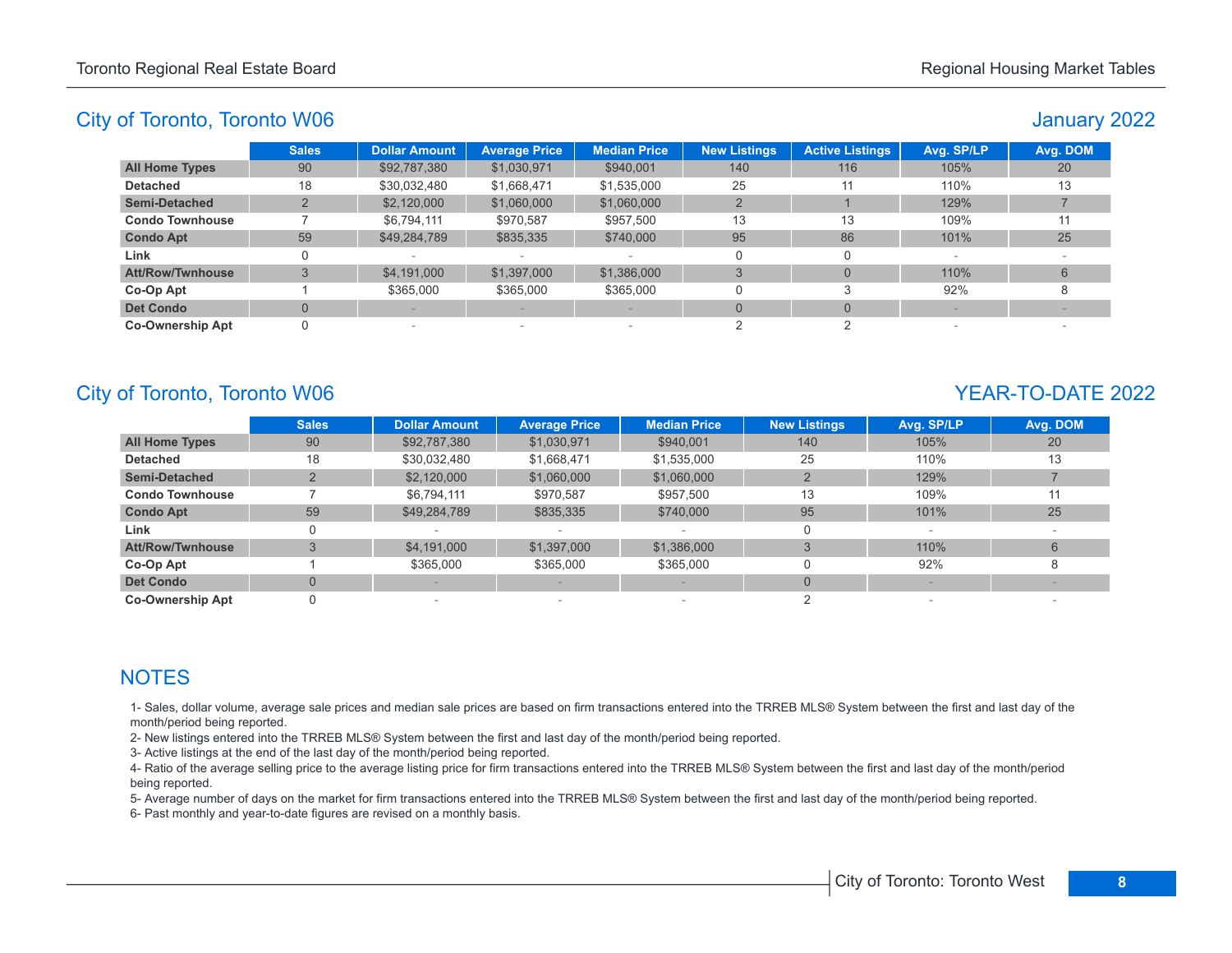# January 2022

|                         | <b>Sales</b> | <b>Dollar Amount</b>     | <b>Average Price</b>     | <b>Median Price</b>      | <b>New Listings</b> | <b>Active Listings</b> | Avg. SP/LP | Avg. DOM |
|-------------------------|--------------|--------------------------|--------------------------|--------------------------|---------------------|------------------------|------------|----------|
| <b>All Home Types</b>   | 8            | \$14,118,938             | \$1,764,867              | \$1,802,500              | 18                  | 13                     | 102%       | 27       |
| <b>Detached</b>         |              | \$13,415,038             | \$1,916,434              | \$1,980,000              | 15                  | 9                      | 102%       | 25       |
| Semi-Detached           |              |                          |                          | $\sim$                   |                     | $\Omega$               |            |          |
| <b>Condo Townhouse</b>  |              | $\overline{\phantom{a}}$ | $\sim$                   | $\overline{\phantom{a}}$ |                     |                        |            |          |
| <b>Condo Apt</b>        |              | \$703,900                | \$703,900                | \$703,900                | $\mathcal{P}$       |                        | 100%       | 41       |
| Link                    |              | $\,$                     | $\overline{\phantom{a}}$ |                          |                     | 0                      |            |          |
| <b>Att/Row/Twnhouse</b> | $\Omega$     |                          |                          | $\frac{1}{2}$            |                     |                        |            |          |
| Co-Op Apt               |              | $\,$                     | $\sim$                   | $\overline{a}$           |                     |                        |            |          |
| <b>Det Condo</b>        |              |                          |                          | -                        |                     | $\Omega$               |            |          |
| <b>Co-Ownership Apt</b> |              | $\overline{\phantom{a}}$ | $\overline{\phantom{a}}$ | $\overline{\phantom{a}}$ |                     |                        |            |          |

# City of Toronto, Toronto W07 YEAR-TO-DATE 2022

|                         | <b>Sales</b> | <b>Dollar Amount</b> | <b>Average Price</b>     | <b>Median Price</b> | <b>New Listings</b> | Avg. SP/LP | Avg. DOM |
|-------------------------|--------------|----------------------|--------------------------|---------------------|---------------------|------------|----------|
| <b>All Home Types</b>   | 8            | \$14,118,938         | \$1,764,867              | \$1,802,500         | 18                  | 102%       | 27       |
| <b>Detached</b>         |              | \$13,415,038         | \$1,916,434              | \$1,980,000         | 15                  | 102%       | 25       |
| <b>Semi-Detached</b>    | $\Omega$     |                      |                          |                     | $\Omega$            |            |          |
| <b>Condo Townhouse</b>  |              |                      |                          |                     |                     |            |          |
| <b>Condo Apt</b>        |              | \$703,900            | \$703,900                | \$703,900           |                     | 100%       | 41       |
| Link                    |              |                      |                          |                     |                     |            |          |
| <b>Att/Row/Twnhouse</b> | $\Omega$     |                      |                          |                     |                     |            |          |
| Co-Op Apt               |              |                      | $\sim$                   |                     |                     |            |          |
| <b>Det Condo</b>        | $\Omega$     |                      |                          | $\frac{1}{2}$       | $\Omega$            |            |          |
| <b>Co-Ownership Apt</b> |              |                      | $\overline{\phantom{a}}$ |                     |                     |            |          |

# **NOTES**

1- Sales, dollar volume, average sale prices and median sale prices are based on firm transactions entered into the TRREB MLS® System between the first and last day of the month/period being reported.

2- New listings entered into the TRREB MLS® System between the first and last day of the month/period being reported.

3- Active listings at the end of the last day of the month/period being reported.

4- Ratio of the average selling price to the average listing price for firm transactions entered into the TRREB MLS® System between the first and last day of the month/period being reported.

5- Average number of days on the market for firm transactions entered into the TRREB MLS® System between the first and last day of the month/period being reported.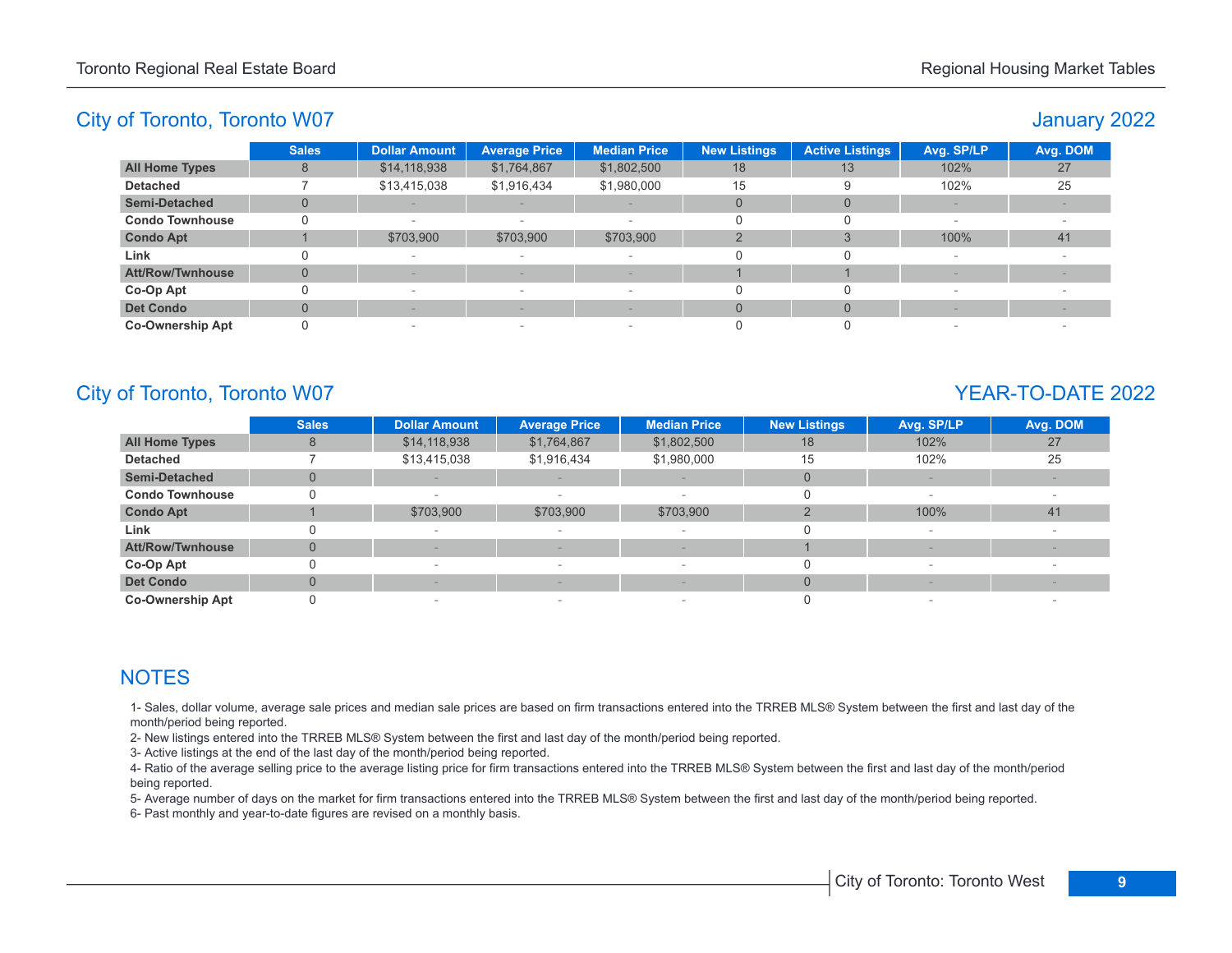# January 2022

|                         | <b>Sales</b> | <b>Dollar Amount</b>     | <b>Average Price</b> | <b>Median Price</b>      | <b>New Listings</b> | <b>Active Listings</b> | Avg. SP/LP | Avg. DOM        |
|-------------------------|--------------|--------------------------|----------------------|--------------------------|---------------------|------------------------|------------|-----------------|
| <b>All Home Types</b>   | 97           | \$98,594,456             | \$1,016,438          | \$770,000                | 129                 | 65                     | 110%       | 14              |
| <b>Detached</b>         | 23           | \$42,398,100             | \$1,843,396          | \$1,575,000              | 32                  | 16                     | 109%       | 15              |
| <b>Semi-Detached</b>    |              | \$2,482,000              | \$1,241,000          | \$1,241,000              | 5                   |                        | 131%       |                 |
| <b>Condo Townhouse</b>  | 13           | \$10,853,890             | \$834,915            | \$825,000                | 14                  | 9                      | 110%       | 13              |
| <b>Condo Apt</b>        | 56           | \$38,425,466             | \$686,169            | \$657,950                | 76                  | 35                     | 110%       | 15 <sup>1</sup> |
| Link                    |              |                          |                      |                          |                     |                        |            |                 |
| <b>Att/Row/Twnhouse</b> |              | \$4,435,000              | \$1,478,333          | \$1,436,000              |                     | $\Omega$               | 115%       |                 |
| Co-Op Apt               |              | $\sim$                   |                      | $\overline{\phantom{0}}$ |                     |                        |            |                 |
| <b>Det Condo</b>        |              |                          |                      |                          | $\Omega$            | $\Omega$               |            |                 |
| <b>Co-Ownership Apt</b> |              | $\overline{\phantom{a}}$ | $\sim$               | $\overline{\phantom{a}}$ |                     |                        |            |                 |

# City of Toronto, Toronto W08 YEAR-TO-DATE 2022

|                         | <b>Sales</b> | <b>Dollar Amount</b> | <b>Average Price</b> | <b>Median Price</b> | <b>New Listings</b> | Avg. SP/LP | Avg. DOM |
|-------------------------|--------------|----------------------|----------------------|---------------------|---------------------|------------|----------|
| <b>All Home Types</b>   | 97           | \$98,594,456         | \$1,016,438          | \$770,000           | 129                 | 110%       | 14       |
| <b>Detached</b>         | 23           | \$42,398,100         | \$1,843,396          | \$1,575,000         | 32                  | 109%       | 15       |
| <b>Semi-Detached</b>    |              | \$2,482,000          | \$1,241,000          | \$1,241,000         | 5                   | 131%       |          |
| <b>Condo Townhouse</b>  | 13           | \$10,853,890         | \$834,915            | \$825,000           | 14                  | 110%       | 13       |
| <b>Condo Apt</b>        | 56           | \$38,425,466         | \$686,169            | \$657,950           | 76                  | 110%       | 15       |
| Link                    | 0            |                      |                      |                     | 0                   |            |          |
| <b>Att/Row/Twnhouse</b> | 3            | \$4,435,000          | \$1,478,333          | \$1,436,000         |                     | 115%       | 4        |
| Co-Op Apt               |              |                      |                      |                     | 0                   |            |          |
| <b>Det Condo</b>        | $\Omega$     |                      |                      |                     | $\Omega$            |            |          |
| <b>Co-Ownership Apt</b> |              |                      | $\sim$               |                     |                     |            |          |

# **NOTES**

1- Sales, dollar volume, average sale prices and median sale prices are based on firm transactions entered into the TRREB MLS® System between the first and last day of the month/period being reported.

2- New listings entered into the TRREB MLS® System between the first and last day of the month/period being reported.

3- Active listings at the end of the last day of the month/period being reported.

4- Ratio of the average selling price to the average listing price for firm transactions entered into the TRREB MLS® System between the first and last day of the month/period being reported.

5- Average number of days on the market for firm transactions entered into the TRREB MLS® System between the first and last day of the month/period being reported.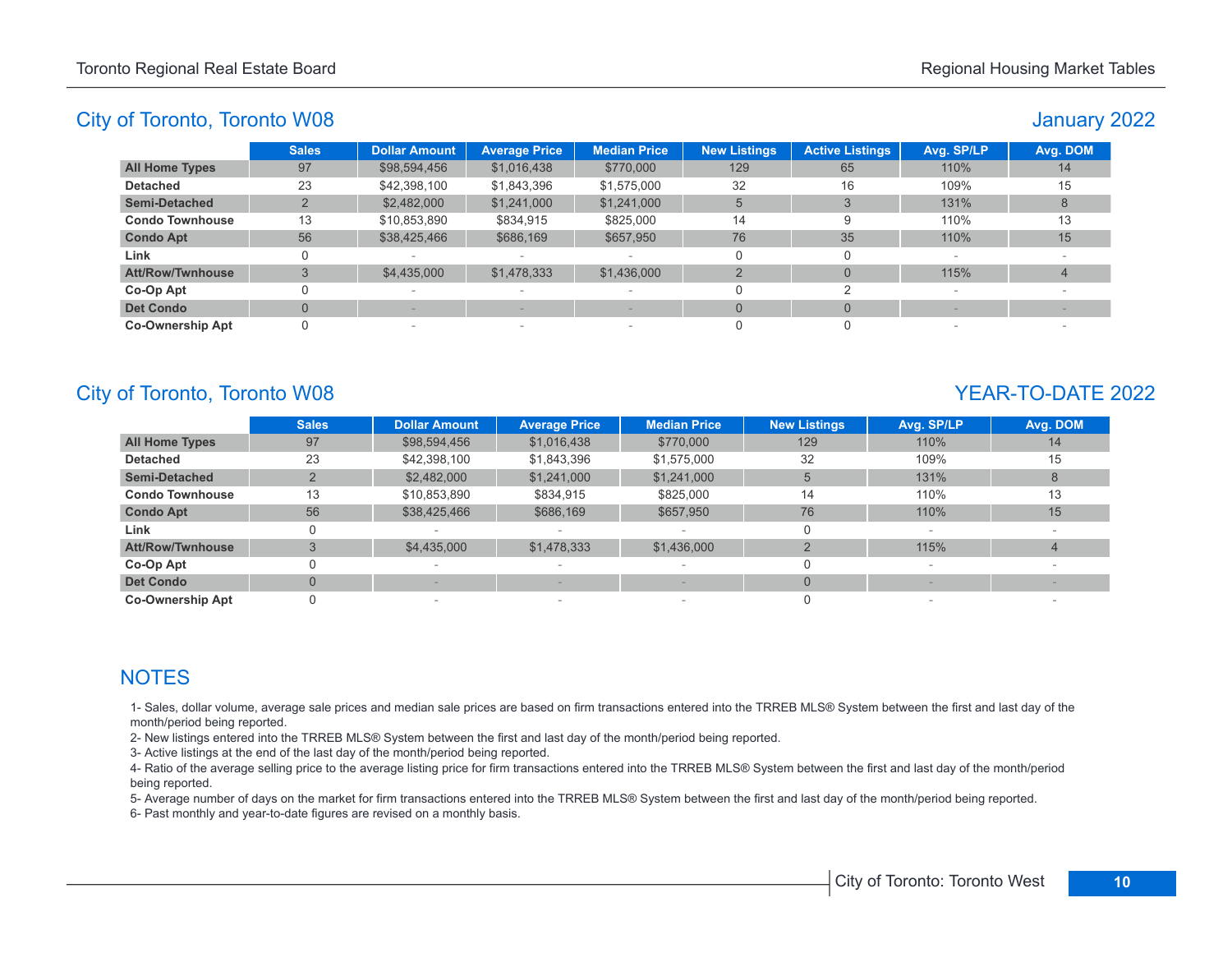# January 2022

|                         | <b>Sales</b> | <b>Dollar Amount</b> | <b>Average Price</b>     | <b>Median Price</b>      | <b>New Listings</b> | <b>Active Listings</b> | Avg. SP/LP | Avg. DOM |
|-------------------------|--------------|----------------------|--------------------------|--------------------------|---------------------|------------------------|------------|----------|
| <b>All Home Types</b>   | 41           | \$37,826,499         | \$922,598                | \$555,000                | 33                  | 11                     | 111%       | 21       |
| <b>Detached</b>         | 13           | \$21,406,999         | \$1,646,692              | \$1,550,000              | 19                  |                        | 117%       |          |
| <b>Semi-Detached</b>    |              | \$1,225,500          | \$1,225,500              | \$1,225,500              |                     | $\Omega$               | 123%       |          |
| <b>Condo Townhouse</b>  |              | \$2,586,000          | \$862,000                | \$865,000                |                     |                        | 106%       | 21       |
| <b>Condo Apt</b>        | 23           | \$11,228,000         | \$488,174                | \$455,000                | 10                  | $\Omega$               | 103%       | 32       |
| Link                    |              |                      | $\sim$                   |                          |                     |                        |            |          |
| <b>Att/Row/Twnhouse</b> |              | \$1,380,000          | \$1,380,000              | \$1,380,000              |                     | $\Omega$               | 100%       | 9        |
| Co-Op Apt               |              |                      | $\overline{\phantom{a}}$ | $\overline{\phantom{a}}$ |                     |                        |            |          |
| <b>Det Condo</b>        |              |                      |                          |                          | $\Omega$            | $\Omega$               |            |          |
| <b>Co-Ownership Apt</b> |              | $\sim$               | $\sim$                   | $\overline{\phantom{0}}$ |                     |                        |            |          |

# City of Toronto, Toronto W09 YEAR-TO-DATE 2022

|                         | <b>Sales</b> | <b>Dollar Amount</b> | <b>Average Price</b> | <b>Median Price</b> | <b>New Listings</b> | Avg. SP/LP | Avg. DOM |
|-------------------------|--------------|----------------------|----------------------|---------------------|---------------------|------------|----------|
| <b>All Home Types</b>   | 41           | \$37,826,499         | \$922,598            | \$555,000           | 33                  | 111%       | 21       |
| <b>Detached</b>         | 13           | \$21,406,999         | \$1.646.692          | \$1,550,000         | 19                  | 117%       |          |
| <b>Semi-Detached</b>    |              | \$1,225,500          | \$1,225,500          | \$1,225,500         |                     | 123%       |          |
| <b>Condo Townhouse</b>  | 3            | \$2,586,000          | \$862,000            | \$865,000           |                     | 106%       | 21       |
| <b>Condo Apt</b>        | 23           | \$11,228,000         | \$488,174            | \$455,000           | 10 <sup>1</sup>     | 103%       | 32       |
| Link                    |              |                      |                      |                     | 0                   |            |          |
| <b>Att/Row/Twnhouse</b> |              | \$1,380,000          | \$1,380,000          | \$1,380,000         |                     | 100%       | 9        |
| Co-Op Apt               |              |                      |                      |                     | 0                   |            |          |
| <b>Det Condo</b>        | $\Omega$     |                      |                      |                     | $\Omega$            |            |          |
| <b>Co-Ownership Apt</b> |              |                      | $\sim$               |                     |                     |            |          |

# **NOTES**

1- Sales, dollar volume, average sale prices and median sale prices are based on firm transactions entered into the TRREB MLS® System between the first and last day of the month/period being reported.

2- New listings entered into the TRREB MLS® System between the first and last day of the month/period being reported.

3- Active listings at the end of the last day of the month/period being reported.

4- Ratio of the average selling price to the average listing price for firm transactions entered into the TRREB MLS® System between the first and last day of the month/period being reported.

5- Average number of days on the market for firm transactions entered into the TRREB MLS® System between the first and last day of the month/period being reported.